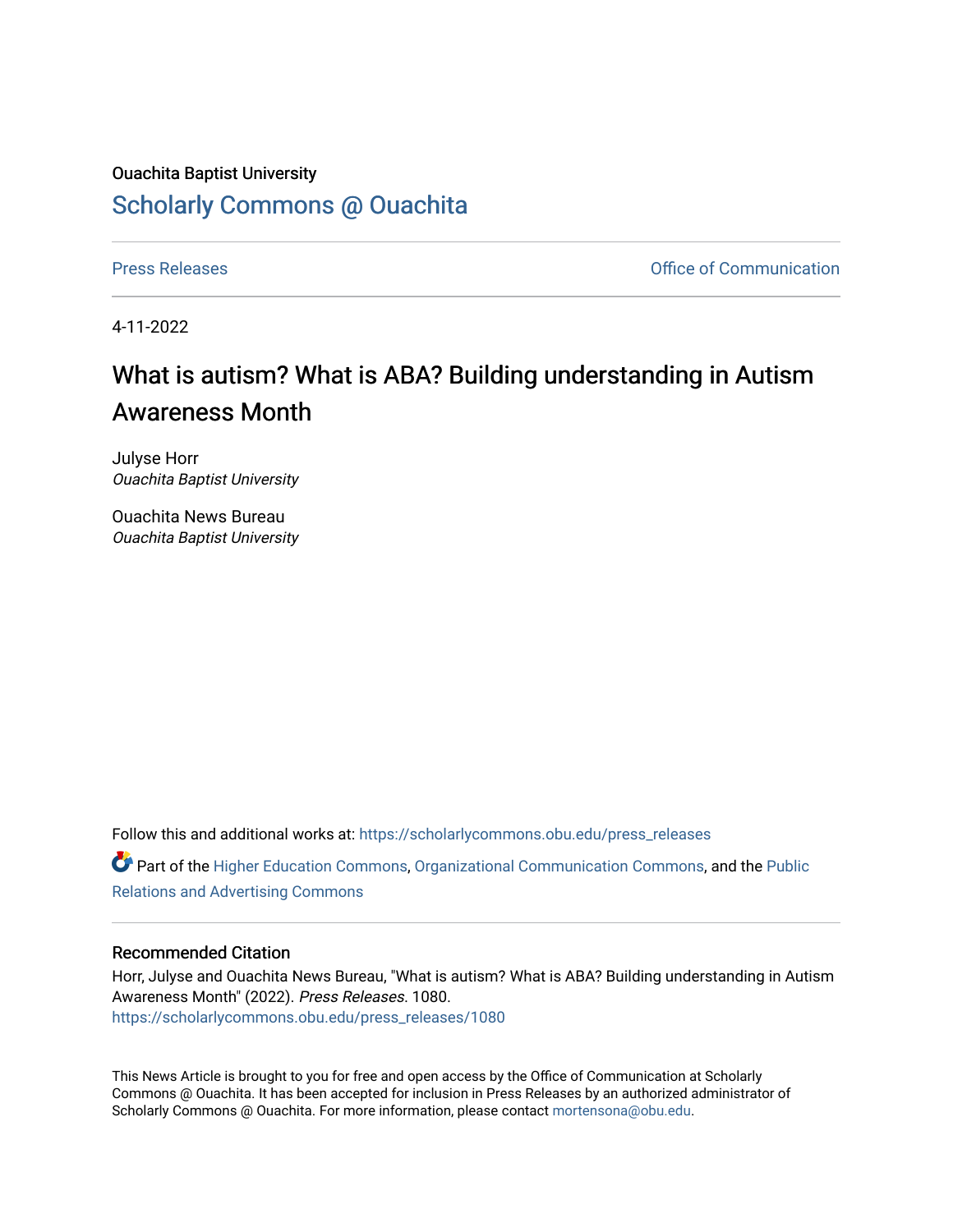# **BAPTIST UNIVERS**



**What is autism? What is ABA? Building understanding in Autism Awareness Month** *By Dr. Julyse Horr* April 11, 2022 For more information, contact OBU's news bureau at [newsbureau@obu.edu](mailto:newsbureau@obu.edu) or (870) 245-5206

April has traditionally been known worldwide as Autism Awareness Month, and is a time to focus on increasing understanding and awareness of people with autism. In 2021, the Autism Society of America changed the designated terminology to Autism Acceptance Month. Regardless of which name you use, I hope you'll take time this month to become educated on autism and help to create a more inclusive and accepting world for the autism community. Here is some introductory information to get you started.

### **What is autism?**

- Autism is a pervasive developmental disability that typically appears during early childhood and is characterized (according to the "Diagnostic and Statistical Manual of Mental Disorders, Fifth Edition") by "persistent differences in communication, interpersonal relationships and social interaction across different environment" and "restricted and repetitive behavior, patterns, activities and interests"
- Autism currently has no known single cause; however, research comparing brain scans of neurotypical children to those of children with autism suggests that it may be caused by abnormalities in brain structure or function.
- Individuals diagnosed with autism may be non-verbal or have atypical speech, have trouble understanding nonverbal communication (i.e., social cues) and have difficulty making and maintaining social relationships.
- Individuals with autism may also engage in echolalic behavior (e.g., repeating sound and phrases), repetitive body movements (e.g., body rocking, hand flapping), difficulty with transitions